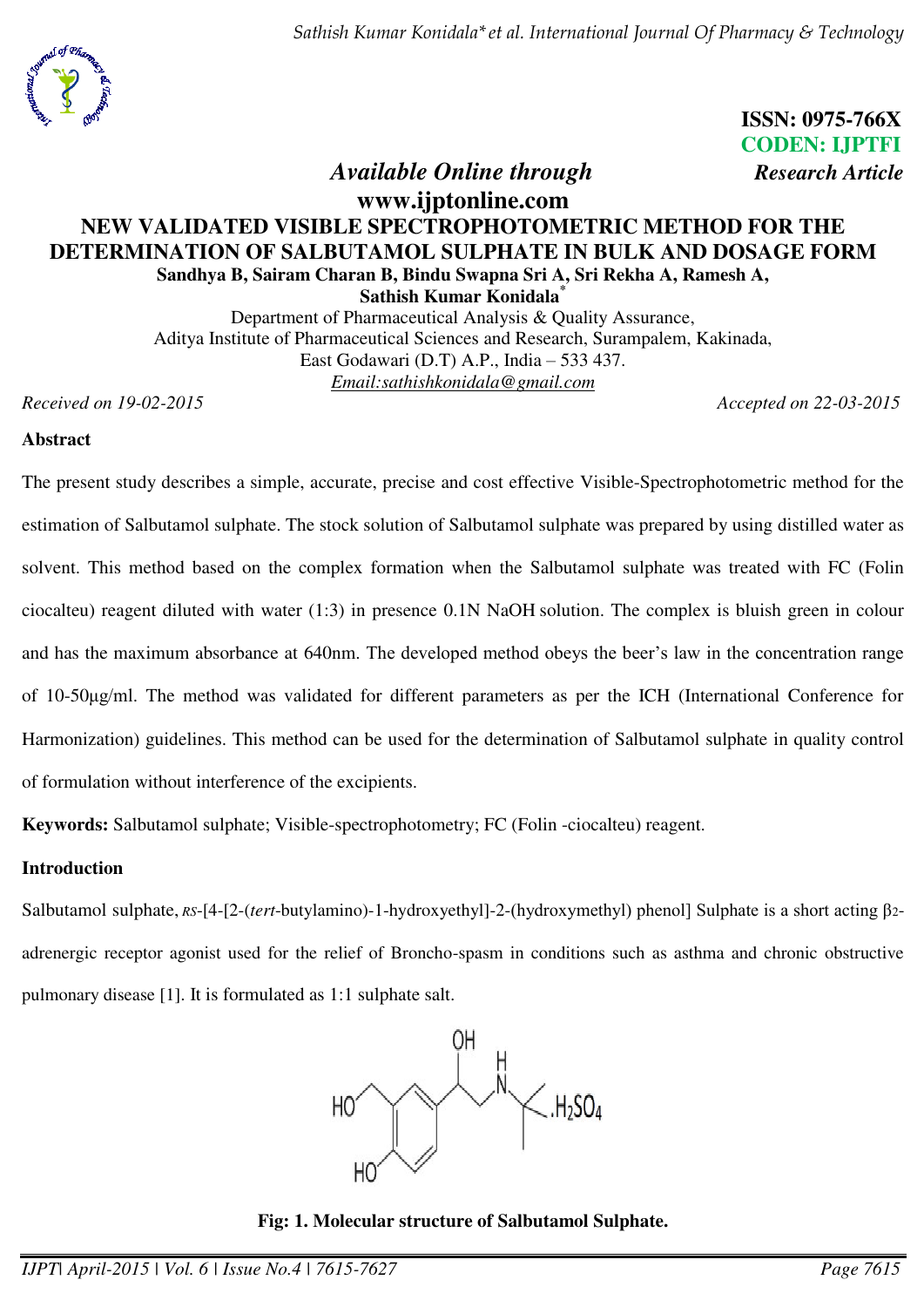It is a recently introduced azapeptide inhibitor of HIV-1 Protease. It is formulating as 1:1 sulphate salt. The drug is official in European Pharmacopoeia [2], which describes a potentiometric titration in non-aqueous medium, British Pharmacoeia [3] and Indian Pharmacopoeia [4]. Literature survey revealed that Salbutamol was quantitatively assayed different analytical techniques like HPLC [5]-[28], LC-MS/MS [29]- [32], Potentiometry [33], Voltametric [34], UV [35]-[56] TLC [57]-[58], Titrimetric method [59].

The Salbutamol Sulphate was assayed by different visible spectrophotometric methods based on reactions such as redox [60]-[61], reduction followed by chelation [62], oxidative coupling [63]-[64], diazotization and coupling [65]- [66], nitrosation [67], nitration [68], nitration followed by Meisenheiner complex formation [69] and charge-transfer complex formation [70]. However, many of these procedures suffer from some disadvantage, such as poor sensitivity, heating or extraction step, critical working conditions or the use of organic solvents, and are hence unsatisfactory for routine analysis. The only visual titrimetric method [71] reported employs NBS as the oxidimetric titrant in the presence of potassium bromide and using methyl red as indicator. However, the method is applicable over a macro scale. Recently, Issa *et al*. [72] have reported a conductometric titration method using phosphotungstic and phosphomolybdic acids as titrants. The methods employ N-bromosuccinimide [73], bromate–bromide solution[74] as an oxidizing agents, rhodamine-B and methylene blue dyes[73]-[74] as reagents for spectrophotometric analysis. Diazotised o-nitroaniline (DONA) [75] & diazotised p-nitroaniline (DPNA) [76] as a for colour formation, Continuous and Stop flow methods [77] & Spectroflourometric Estimations [78].

Even these procedures are time consuming and less sensitive, the aim of this work is to develop and validate a simple, accurate and low cost analytical method by using visible spectrophotometry for the estimation of Salbutamol sulphate in bulk and pharmaceutical dosage forms.

## **Materials and Methods**

Pharmaceutical grade Salbutamol sulphate was supplied by Hetero Drugs Ltd., Hyderabad, India. The glacial acetic acid was purchased from Fisher scientific and commercially available tablets ASTHALIN-4 (equivalent to 4 mg of Salbutamol sulphate) manufactured by Cipla were purchased from market for analysis.

Labindia-3000 double beam UV-Visible spectrophotometer with 1cm path length supported Labindia UV-3000+ operated by UV-Win 5.2.0.1104 software was used for spectral measurements with 1 cm matched quartz cells*.* LC/GC balance was used for all weighing.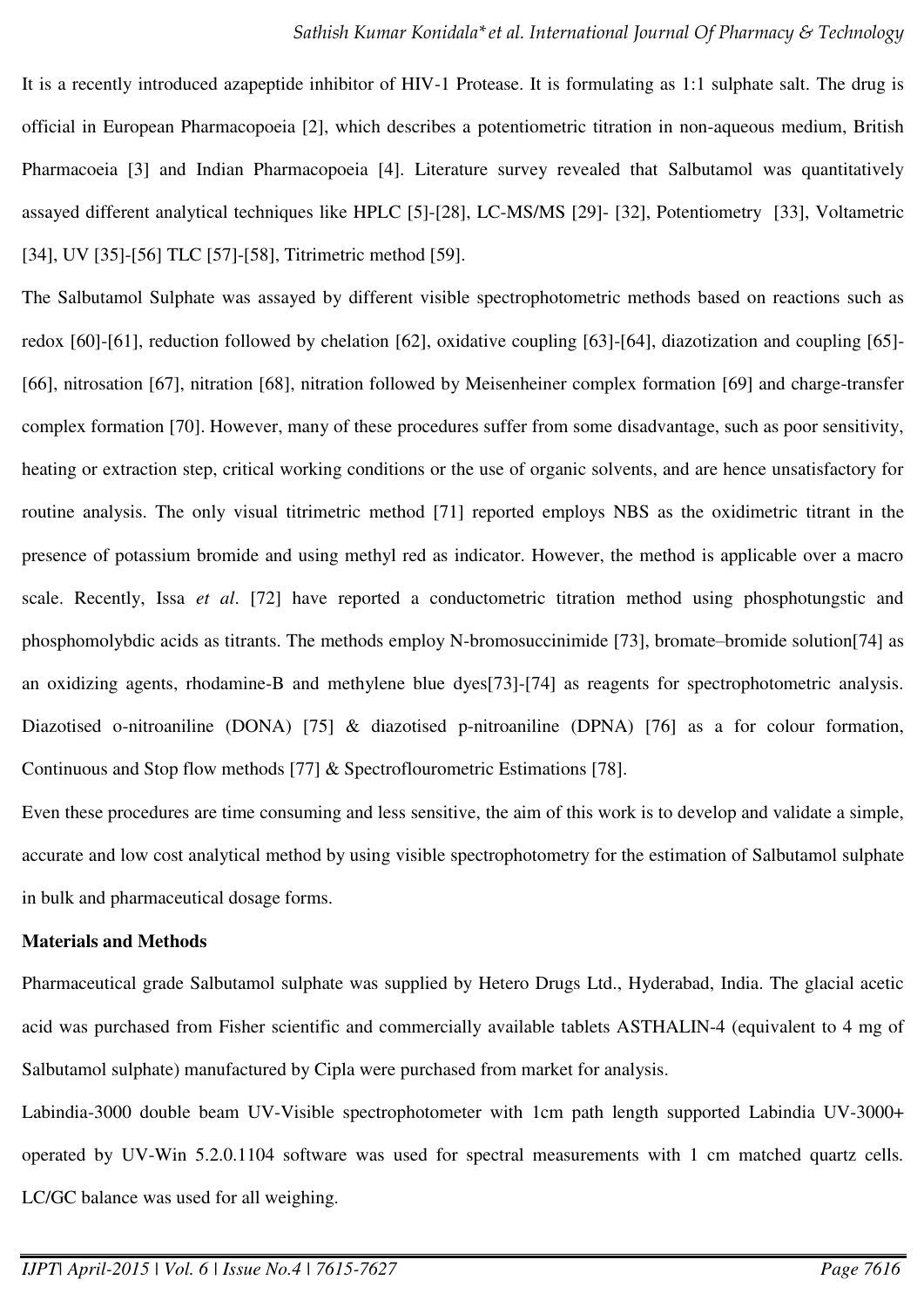# **Method Development**

# **Preparation of Stock Solution:**

Weigh accurately 25mg of Salbutamol sulphate and transferred to 25mL volumetric flask. Then add 5mL of Distilled Water to dissolve the drug. Then the final volume was made up to the mark with distilled water.

# **Preparation of Working Standard Solution:**

From stock solution 10mL was further diluted to 100mL with distilled water to get the solution having concentration  $100\mu g/ml$ .

# **Optimization of method**

The objective is to optimize the assay method for colorimetric estimation of Salbutamol sulphate by using FC reagent based on the literature survey made and methods given in official pharmacopoeias. The trials were done by changing the ratio of FC reagent and water to prepare the reagent and volume of regent added.

# **Determination of λmax**

From the above working standard solution, 5mL was pipette out into a 10mL volumetric flask. Then add 1mL of 0.1N NaOH solution and 0.5mL of FC (Folin ciocalteu) reagent and allowed to stand for 10 min to complete the reaction. Then final volume was made up to the mark with distilled water to prepare a concentration of  $50\mu g/ml$ . Then the bluish green colour complex solution was scanned in UV-VIS Spectrophotometer in the range 800-400nm against blank and the wavelength corresponding to maximum absorbance  $(\lambda max)$  was found to be 640nm (fig: 3.5.2).



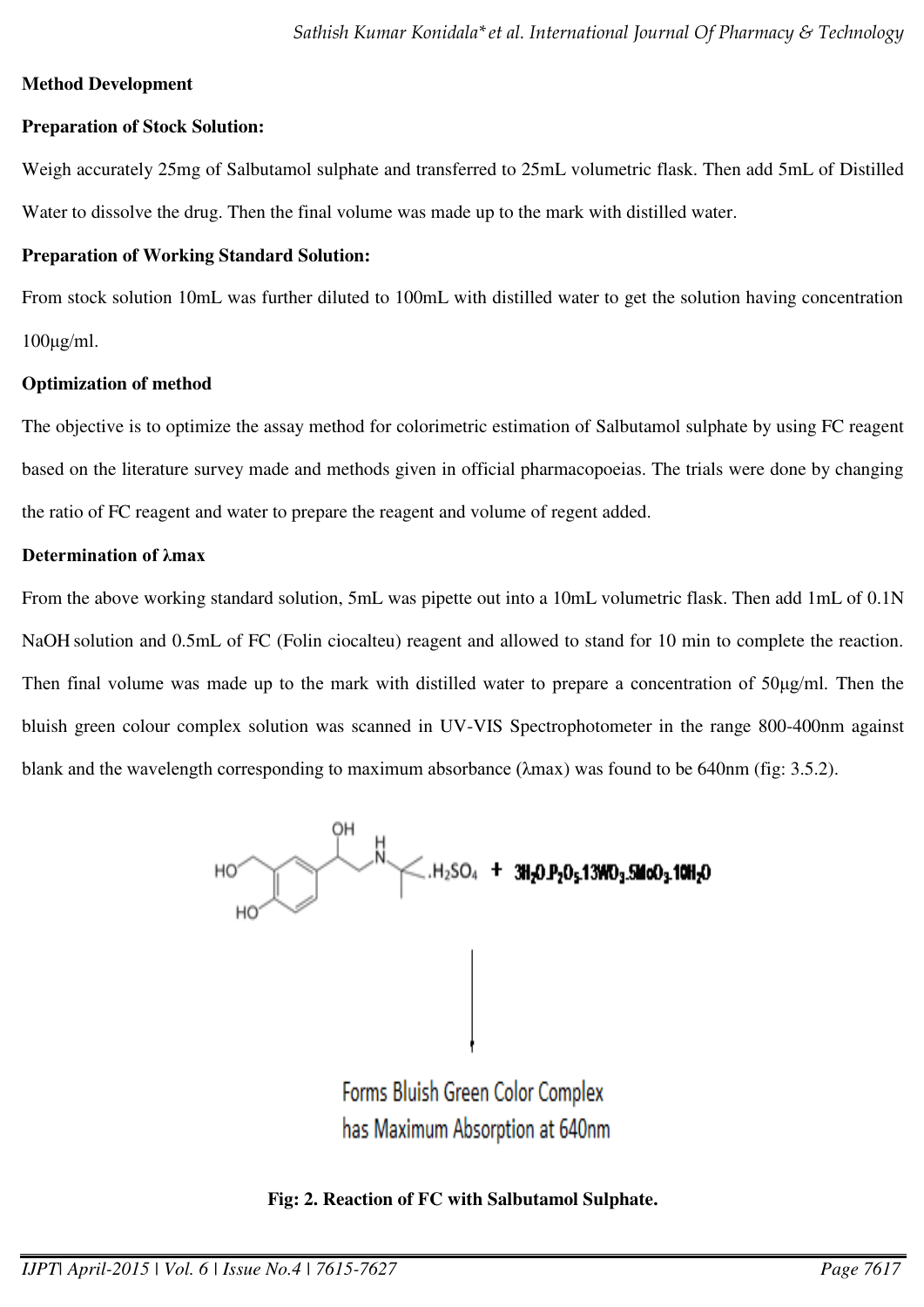

**Fig: 3. Visible spectrum of Salbutamol sulphate (50µg/ml) using FC.** 

# **Construction of Calibration Curve**:

From the working standard solution, pipette out 1mL, 2mL, 3mL, 4mL and 5mL into 10 ml volumetric flask individually, then add 1mL 0.1N NaOH solution and 0.5 ml of FC (Folin ciocalteu) reagent and makeup the final volume up to the mark with distilled water to produce  $10\mu\text{g/ml}$ ,  $20\mu\text{g/ml}$ ,  $30\mu\text{g/ml}$ ,  $40\mu\text{g/ml}$ , and  $50\mu\text{g/ml}$  solutions respectively. Then measure the absorbance of these solutions at the  $\lambda$ max of 640nm against reagent blank. The calibration curve was plotted by taking concentration on X-axis and absorbance on Y-axis (in fig: 3.5.5). The curve showed linearity in the concentration range of 10-50 $\mu$ g/ml. The correlation coefficient (r<sup>2</sup>) was found to be 0.9997.



**Fig: 4. Calibration curve of Salbutamol Sulphate.** 

# **Assay of Salbutamol sulphate tablets (ASTHALIN-4):**

A quantity of powder equivalent to 25mg of Salbutamol sulphate was taken in a 25mL volumetric flask and it was dissolved in distilled water by shaking the flask for 3 to 5 minutes and diluted up to the mark distilled water. Then the solution was filtered using Whatmann filter paper No.40. From this filtrate, appropriate dilutions were made with addition of 1mL of 0.1 N NaOH solutions and 0.5 mL of FC (folin ciocalteu) reagent and distilled water to obtain the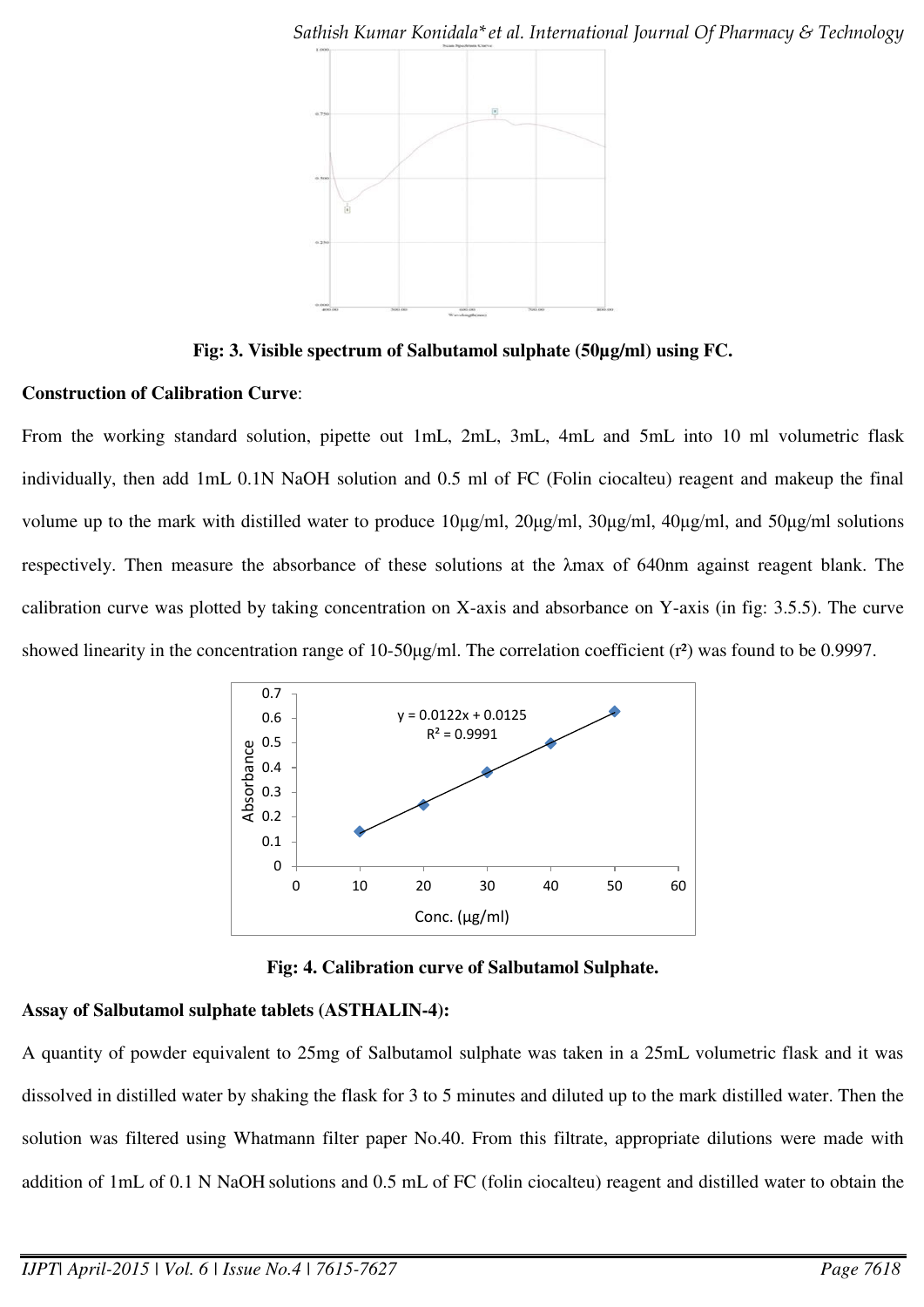and the result was indicated by % recovery given in Table1.

#### **Table: 1. Analysis of Formulation.**

| <b>DRUG</b>       | <b>LABED CLAIM</b> | <b>AMOUNT</b> * | $\%$          |          |
|-------------------|--------------------|-----------------|---------------|----------|
|                   | (mg/ Tablet)       | <b>FOUND</b>    | <b>AMOUNT</b> | $\%$ RSD |
|                   |                    | (mg/ Tablet)    | <b>FOUND</b>  |          |
| <b>ASTHALIN-4</b> | 4                  | 3.96            | 99.00         | 0.57     |

desired concentration (30µg/ml). The absorbance of these solutions was measured at 640 nm against reagent blank

\*Mean of three readings

## **Method Validation**

Validation is a process of establishing documented evidence, which provides a high degree of assurance that a specific activity will consistently produce a desired result or product meeting its predetermined specifications and quality characteristics.

The method was validated as per ICH guidelines [79] for different parameters like Linearity, Accuracy, Precision, Robustness, Ruggedness, Limit of Detection (LOD) and Limit of Quantification (LOQ).

## **Linearity**

Various aliquots were prepared from the working standard solution  $(100\mu\text{g/ml})$  ranging from  $10-50\mu\text{g/ml}$ . The samples were scanned in UV-VIS Spectrophotometer using distilled water as blank. It was found that the selected drug shows linearity between the  $10-50\mu\text{g/mL}$  (Table: 3).

## **Accuracy**

The accuracy of the method was determined by preparing solutions of different concentrations that is 80%, 100% and  $120\%$  in which the amount of marketed formulation (ASTHALIN-4) was kept constant ( $20\mu g/ml$ ) and the amount of pure drug was varied that is 16µg/ml, 20µg/ml and 24µg/ml. The solutions were prepared in triplicates and the accuracy was indicated by % recovery (table: 5).

## **Precision**

Precision of the method was demonstrated by intra-day and inter-day variation studies. In intra-day variation study, six different solutions of same concentration that is  $30\mu\text{g/ml}$  were prepared and analysed three times in a day i.e. morning, afternoon and evening and the absorbances were noted. The result was indicated by % RSD (table: 6). In the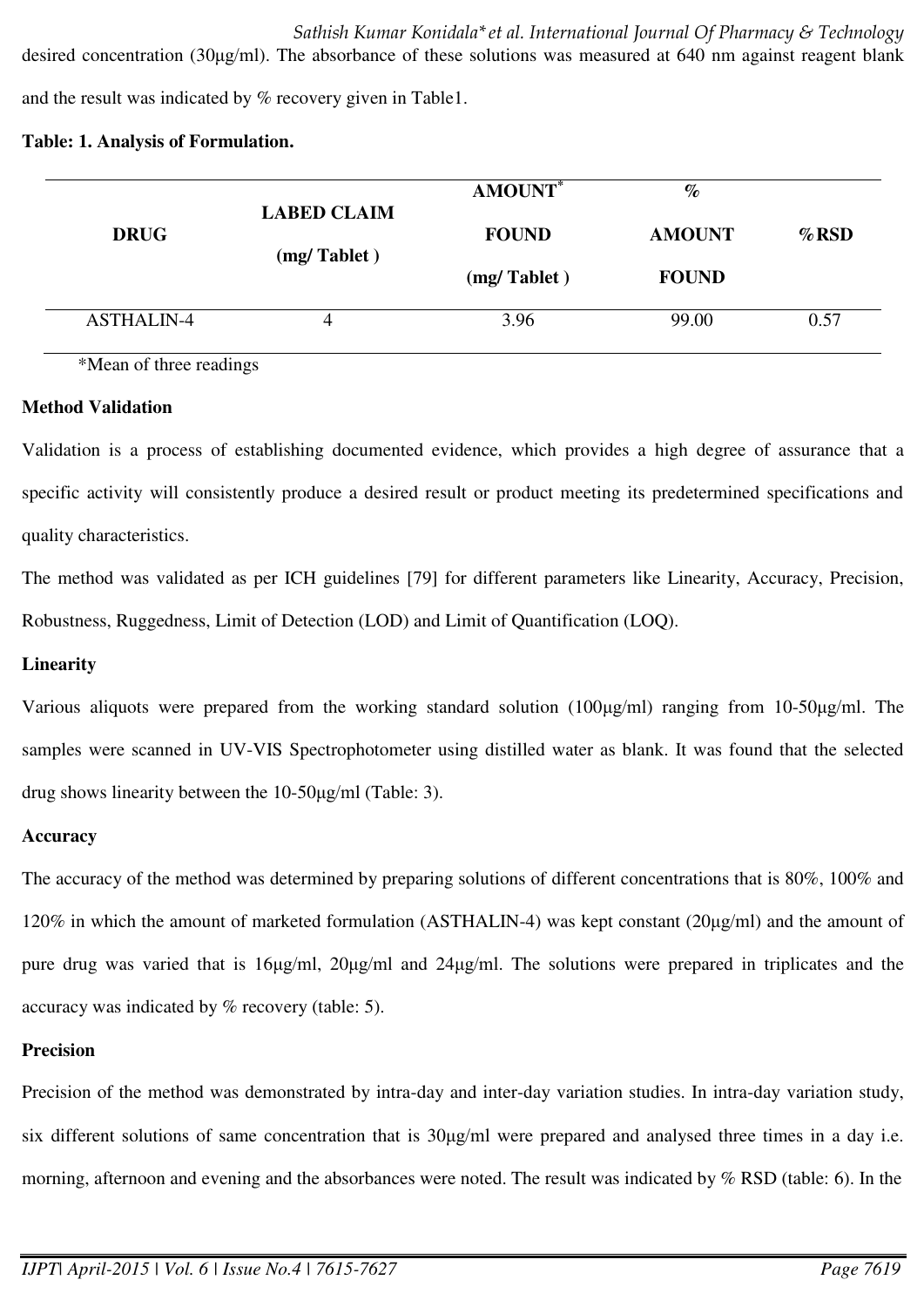inter-day variation study, 6 different solutions of same concentration (45µg/ml) were prepared and analysed three times for three consecutive days and the absorbances were noted. The result was indicated by % RSD (table: 7).

## **Robustness**

Robustness of the method was determined by carrying out the analysis at five different wavelengths (i.e. 640±0.5nm).

The respective absorbances were noted and the result was indicated by  $%$  RSD (table: 8).

## **Ruggedness**

Ruggedness of the method was determined by carrying out the analysis by two different analysts and the respective absorbencies were noted. The result was indicated by % RSD (table: 8).

# **Limit of Detection (LOD) and Limit of Quantification (LOQ)**

The limit of detection (LOD) is the minimum concentration that can be able to detect by using the developed method. The limit of quantification (LOQ) is the minimum concentration that can be able to quantify or measured by the developed method.

Both values were calculated by using the formulae involving standard deviation of Y-intercepts and slope of calibration curve (table: 9).

$$
LOD = 3.3xSD/S
$$

$$
LOQ = 10xSD/S
$$

Where, SD = Standard deviation of Y-intercepts

 $S =$  mean value of slop

# **Results and Discussion**

The developed method was found to be precise as the %RSD values for intra-day and inter-day were found to be less than 2%. Good recoveries (99.14% to 100.39%) of the drug were obtained at each added concentration, which indicates that the method was accurate.

The LOD and LOQ were found to be in sub-microgram level, which indicates the sensitivity of the method. The method was also found to be robust and rugged as indicated by the %RSD values which are less than 2%.

The results of assay show that the amount of drug was in good agreement with the label claim of the formulation as

indicated by % amount found (99.71%). Summary of validation parameters of proposed method is shown in table: 2.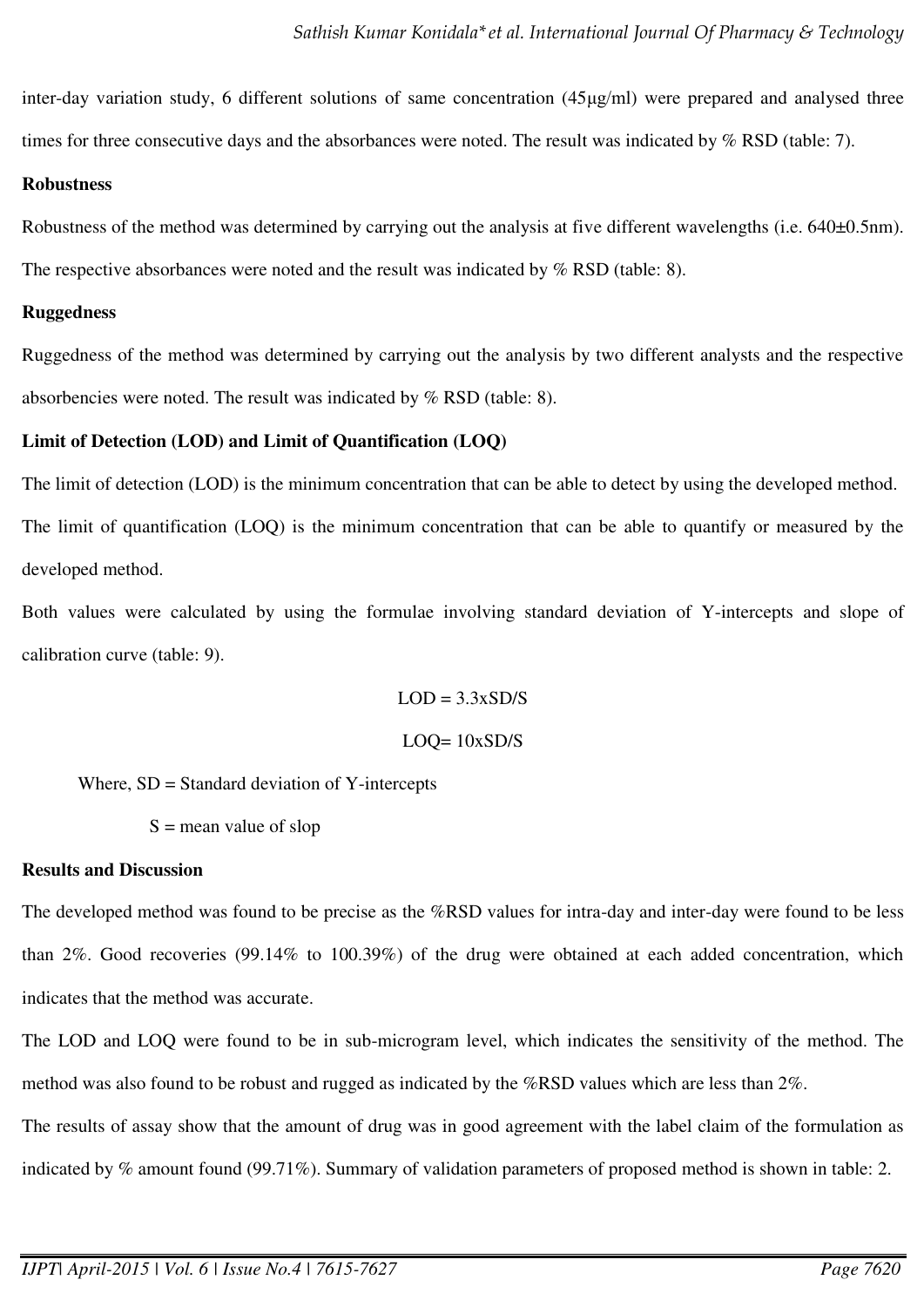### **Table: 2. Summary of validation.**

| <b>Parameter</b>                               | Value           |
|------------------------------------------------|-----------------|
| Linearity indicated by correlation coefficient | 0.999           |
| Precision indicated by %RSD                    | 1.163           |
| Accuracy indicated by % recovery               | 99.75           |
| Limit of detection (LOD), $\mu$ g/ml           | 0.97            |
| Limit of quantification (LOQ), $\mu$ g/ml      | 2.94            |
| Linear regression equation                     | $Y=0.017-0.003$ |
| Robustness indicated by %RSD                   | 0.213           |
| Ruggedness indicated by %RSD                   | 1.194           |
| Assay indicated by % purity                    | 99.71           |

## **Table: 3. Linearity of Salbutamol Sulphate.**

| S. No. | <b>Concentration</b><br>$(\mu g/ml)$ | <b>Absorbance</b> |
|--------|--------------------------------------|-------------------|
| 1.     | 10                                   | 0.141             |
| 2.     | 20                                   | 0.249             |
| 3.     | 30                                   | 0.381             |
| 4.     | 40                                   | 0.498             |
| 5.     | 50                                   | 0.628             |

# **Table: 4. Optical characteristics of Salbutamol Sulphate.**

| <b>Optical characteristics</b>          | <b>Values</b>             |  |
|-----------------------------------------|---------------------------|--|
| Beer's law limit $(\mu g/ml)$           | $10 - 50$                 |  |
| Molar extinction coefficient (L/Mol/cm) | 13.672533x10 <sup>4</sup> |  |
| Correlation coefficient $(r^2)$         | 0.999                     |  |
| Regression equation                     | $y=0.012x+0.012$          |  |
| Slope $(a)$                             | 0.012                     |  |
| Intercept $(b)$                         | 0.012                     |  |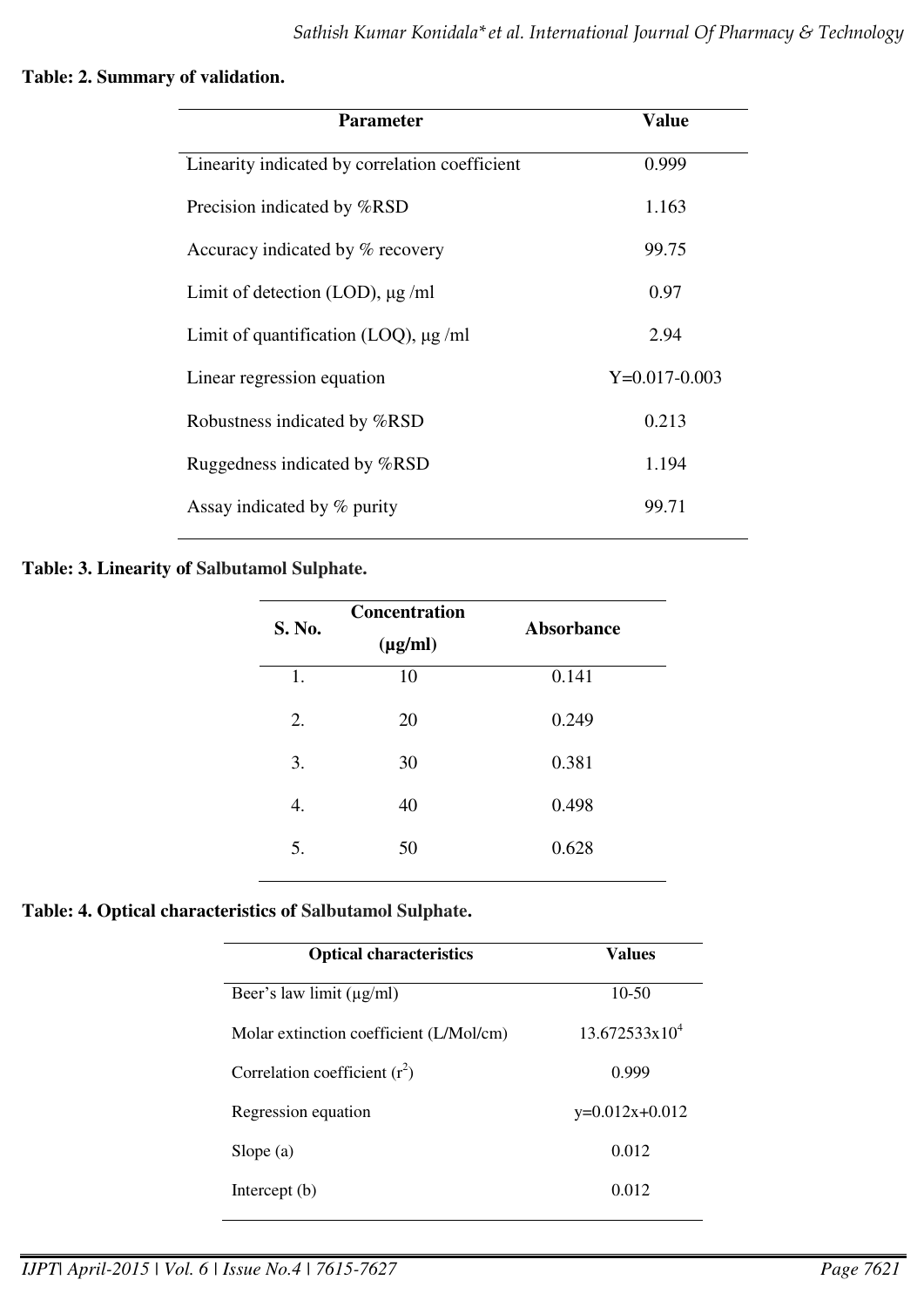*Sathish Kumar Konidala\*et al. International Journal Of Pharmacy & Technology*  **Table: 5. Recovery studies of Salbutamol Sulphate.** 

|     | Con.of $(\mu g/ml)$ | $%$ drug | Amount         | $\%$      | <b>SD</b> | $\%$ RSD |
|-----|---------------------|----------|----------------|-----------|-----------|----------|
| Tab | pure drug           | added    | recovered      | recovered |           |          |
|     |                     |          | $(\mu g/ml)^*$ |           |           |          |
| 20  | 16                  | 80       | 15.91          | 99.48     | 0.54      | 0.49     |
| 20  | 20                  | 100      | 20.18          | 100.94    | 1.08      | 0.82     |
| 20  | 24                  | 120      | 23.70          | 98.78.    | 0.28      | 0.27     |

\* mean of three readings

## **Table: 6. Intra-day precision.**

| S. No. | <b>Concentration</b> | <b>Absorbances</b>   |        |         | Avg. $\%$  |
|--------|----------------------|----------------------|--------|---------|------------|
|        | $(\mu g/ml)$         | Morning <sup>*</sup> | A.noon | Evening | <b>RSD</b> |
|        | 30                   | 0.390                | 0.387  | 0.0.379 | 1.186      |

\* mean of six readings

# **Table: 7. Inter-day precision.**

| S. No. | <b>Concentration</b> | <b>Absorbances</b> | Avg. $%$  |           |            |
|--------|----------------------|--------------------|-----------|-----------|------------|
|        | $(\mu g/ml)$         | Day $1^*$          | Day $2^*$ | Day $3^*$ | <b>RSD</b> |
|        | 30                   | 0.388              | 0.384     | 0.379     | 1.079      |

\* mean of six readings

## **Table: 8. Robustness and Ruggedness of Salbutamol Sulphate.**

|            | <b>Parameter</b>                          | $%$ RSD*       |
|------------|-------------------------------------------|----------------|
| Robustness | Change in<br>$\lambda$ max ( $\pm$ 0.5nm) | 0.375          |
| Ruggedness | $1st$ analyst<br>$2nd$ analyst            | 0.394<br>0.383 |

\* mean of three readings

# **Table: 9. LOD & LOQ of Salbutamol sulphate.**

| <b>Standard</b>     | <b>LOD</b><br>$(\mu g/ml)$ | <b>LOQ</b><br>$(\mu g/ml)$ |  |
|---------------------|----------------------------|----------------------------|--|
| Salbutamol sulphate | 0.194                      | 0.589                      |  |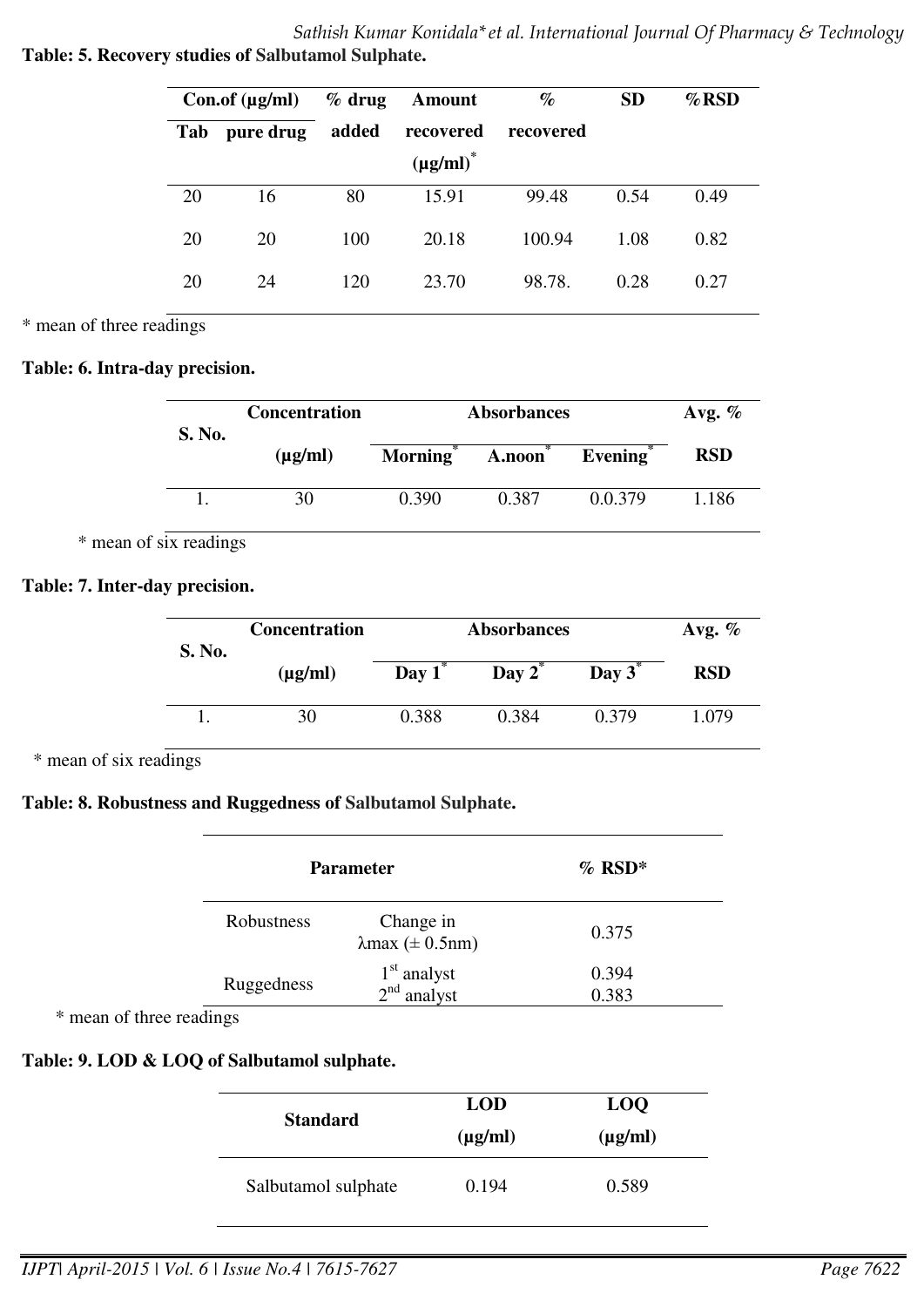#### **Conclusion**

All the above factors lead to the conclusion that the proposed method is accurate, precise, simple, robust and cost effective and can be applied successfully for the estimation of Salbutamol Sulphate in bulk and pharmaceutical formulation.

#### **Acknowledgements**

We are very much thankful to Prof. Dr. K. Rajeshwar Datt, Principal, Aditya Institute of Pharmaceutical Sciences & Research and Dr. K. Ravi Shankar, Principal, Sri Sai Aditya Institute of Pharmaceutical Sciences & Research, Surampalem, Kakinada for providing the permission and necessary chemicals which required to our work. We also thankful D. Sathis Kumar, Associate Professor, and B. Kamala Assistant, Professor, Aditya Institute of Pharmaceutical Sciences & Research for giving valuable guidance and cooperation to us and also to my classmates for their co-operation to us in my work.

#### **References**

- 1. Block J.H and Beale J. M. Wolters Kluwer, Wilson and Gisvold's Textbook of Organic Medicinal and Pharmaceutical chemistry, London , UK, 2004, pp96-99.
- 2. European Pharmacopoeia, 5th edition, vol. II, EDQM, Strasbourg, 2005, pp3611.
- 3. The British Pharmacopoeia, Her Majesty's Stationery Office, London 1998, pp1151–1152.
- 4. Indian Pharmacopoeia, The Controller of Publications, Ministry of Health and Family Welfare, Government of India, New Delhi, 1996, pp670–673.
- 5. Sagar Suman Panda, Bera VenkataVaraha Ravi Kumar, Ganeswar Mohanta, *Brazilian J. Pharm. Sci.*, 2013, 49, pp475-490.
- 6. Elvis A. Martis, Deepali M. Gangrade, *Int. J. Pharma. & Pharm. Sci.,* 2011, Vol 3(1), pp64-67.
- 7. SriKalyani, V., Meena Bharathi D., Anusha, M., Chandra Priyanka, B., Nalluri, Buchi N, *Journal of Chemical & Pharmaceutical Research*, 2013, Vol 5(11), pp443.
- 8. Sohan S. Chitlange, Kaushalendra K. Chaturvedi and Sagar B. Wankhede, *J. Anal. Bioanal. Tech.*., 2011, Vol 2, pp117.
- 9. Srinivas Sumanth Kamatham, Srinivas Kolli, Devi Deepika Joga, Kumari Ramya Vasa, Bharathi Devi Yanamadala, *International journal of pharmaceutical research and biomedical analysis,* 2013, Vol 2(3), pp1-13.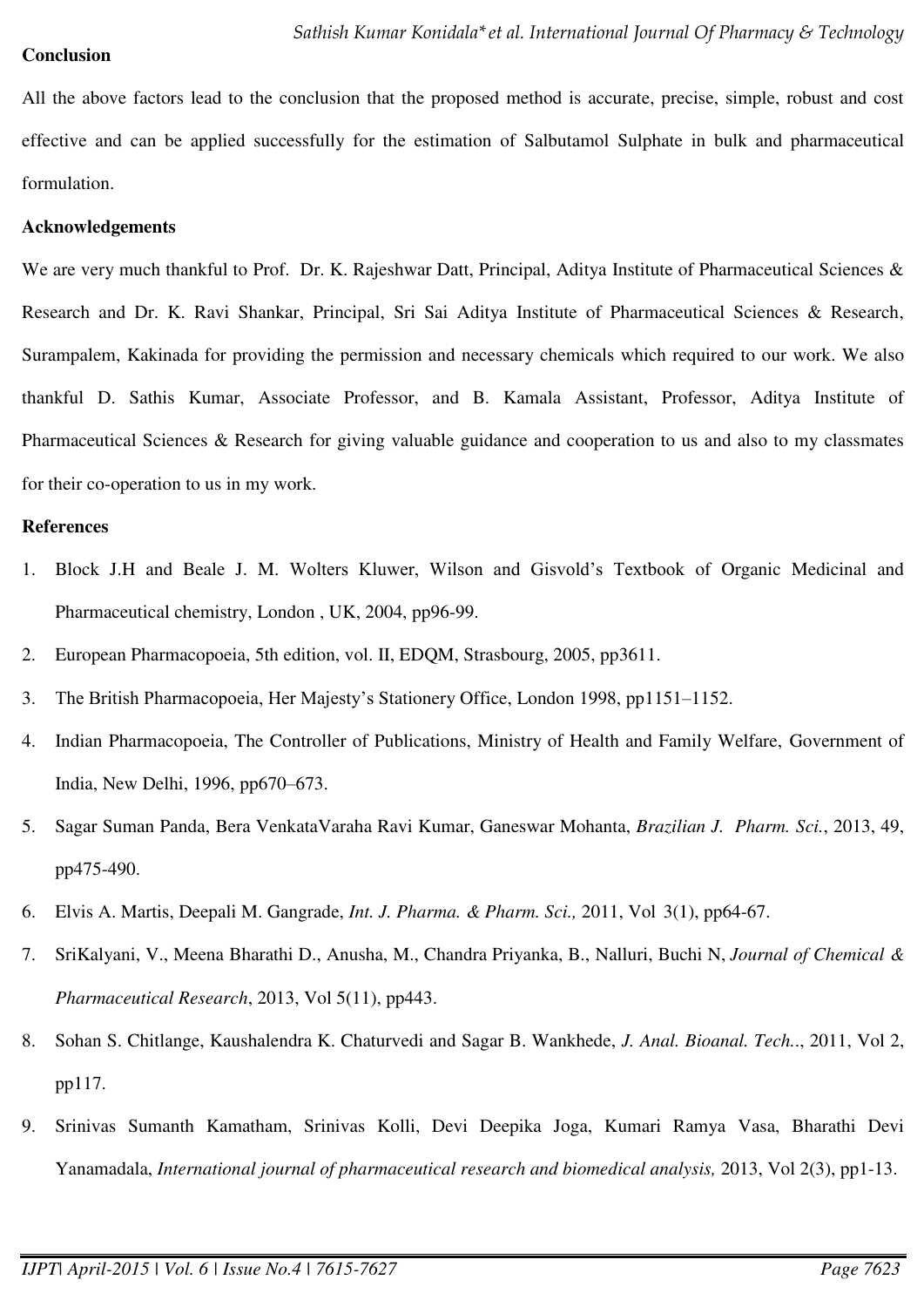- 11. Sanjay G. Walode, Shruti D. Deshpande and Avinash V. Deshpande. *Der Pharmacia Sinica*, 2013, Vol 4(2), pp61-67.
- 12. Deepak Kumar Jain, Pratibha Patel, Abhay Kushwaha, Ram Sneh Raghuwanshi and Nilesh Jain, *Der Pharmacia Lettre,* 2011, Vol 3(4), pp56-62.
- 13. P. N. S Pai, G. K. Rao, M. S. Murthy, A. Agarwal, and S. Puranik, *Indian J. Pharm. Sci,.* 2009, Vol 71(1), pp53– 55.
- 14. J. L. Bernala, M. J. del Nozala, H. Velascoa & L. Toribioa, *Journal of Liquid Chromatography & Related Technologies,* 1996, Vol 19(10), pp1579-1589.
- 15. Kahtan J. Hasson. *Indian J. Pharm. Sci,.* 2008, Vol 14(1), pp31–35
- 16. Venkata naveen.T, B. Gopinath and V.Vijay Bhaskar, *International Journal of Pharmacy and Biological Sciences,* 2012, Vol 2(1), pp254-268.
- 17. Narendra Nyola, Govinda Samy Jeyabalan, Garima Yadav, Rajesh Yadav, Subash Gupta and Habibullah Khalilullah, *Journal of Applied Pharmaceutical Science,* 2012, Vol 2(6), pp155-158.
- 18. Parag G Bhortake, Rama S Lokhande, *International Journal of Pharma Research and Health Science,.* 2014, Vol 2(6), pp408-412.
- 19. Jigar Rambhai Patel, *Indian journal of applied research*, 2014, Vol 4(3), pp47-48.
- 20. Boulton, D.W, Fawcett J.P., *J. Chromatogr. B.,* 1995, 672(1), pp103-109.
- 21. Chitlange S.S., Chaturvedi K.K., Wanhede S.B., *J. Anal. Bioanal. Techniques.,* 2011, Vol 2(1), pp117.
- 22. Erram, S.V., Fanska C.B., Asif M., *J. Pharm. Biomed. Anal.,* 2006, Vol 40(4), pp864-874.
- 23. Halabi A, Ferrayoli C, Palacio M, Dabbene V, Palacios S., *J. Pharm. Biomed. Anal.,* 2004, Vol 34(45), pp45-51.
- 24. Kountourellis J.E., Markopoulou C., Georgakopoulos P.P., *J. Chromatogr. A.,* 1990, Vol 502(1), pp189-192.
- 25. Maithani M., Singh R., *J. Anal. Bioanal. Techniques.,* 2011, Vol 2(1), pp1-5.
- 26. Murtaza G., Ahmad M., Madni M.A., Asghar M.W., *Bull. Chem. Soc. Ethiop.,* 2009, Vol 23(1), pp1-8.
- 27. Prasanna B.L., Shetty A.S.K., Nadh T.P., Gopinath, B., Ahmed M., *Int. J. Biol. Pharm. Res.,* 2012, Vol 3(3), pp320-326.
- 28. Abdel-Hamid M.E., Phillips O.A., *J. Liq. Chromatogr. Related Technol.,* 2003, Vol 26(12), pp1937-1957.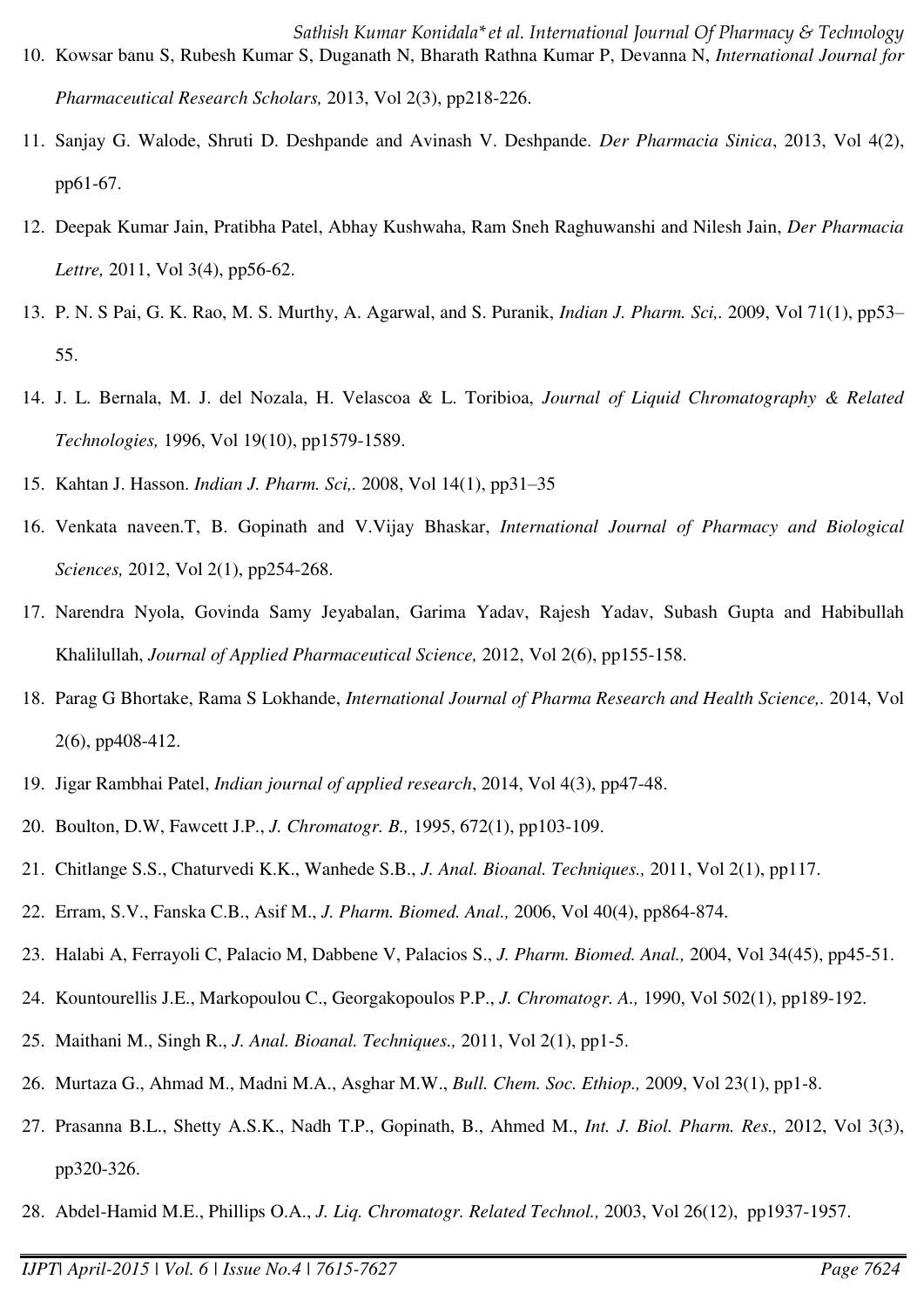- 29. Babu A.R.S., Thippeswamy B., Vinod A.B., Ramakishore E.G., Anand S., Senthil D., *Methods,* 2011, Vol 2(4), pp211-217.
- 30. Joyce K.B., Jones A.E., Scott R.J., Biddlecombe R.A., Pleasance S., *Rapid Commun. Mass Spectrom..,* 1998, Vol 12(23), pp1899-1910.
- 31. Wu J., Ding C., Ge Q., Li Z., Zhou Z., Zhi Z., *J. Chromatogr. B Analyt. Technol. Biomed. Life Sci.,* 2011, Vol 879(30), pp3475-3483.
- 32. Abdel-Ghani N.T., Rizk M.S., El-Nashar R.M., *Anal. Lett.*, 2002, Vol 35(1), pp39-52.
- 33. Niyazi Yilmaz, Sibel A. Ozkan, Bengi Uslu Zuhre Senturk, & Inci Biryol., *Tr. J. of Chemistry,* 1998, Vol 22, pp175-182.
- 34. Deepak Sharma, Gurmeet Singh, Dinesh Kumar, Mankaran Singh., *Int. J. Pharm. Pharm. Sci.*, 2014, Vol 6(11), pp446-452.
- 35. Chitlange Sohan, Pandkar Sagar, Tawar Mukund, Wankhede Sagar. , *Asian Journal of Research in Chemistry,* 2011, Vol 4(5), pp746-749.
- 36. Nikita H. Vaghela, Shailesh Koradia., *Inventi:ppaqa.*, 2013, Vol 13, pp779.
- 37. G. Mukherji, N. Aggarwal., *International Journal of Pharmaceutics,* 1992, Vol 86(1-2), pp153-158.
- 38. Harshit Narmadashankar Pandya, Hiren Harshadlal Berawala, Deepak Mohanlal Khatri, and Priti Jignesh Mehta., *Pharm Methods,* 2010, Vol 1(1), pp49–53.
- 39. Parth R. Joshi, Shraddha J. Parmar, and Bhavna A. Patel. *International Journal of Spectroscopy*, 2013, Vol 2(3), pp1-10.
- 40. Prasanna B.L., Shetty A.S.K., Nadh T.P., Gopinath B., Ahmed M., *Int. J. Pharm.Tech. Res.*, 2012, Vol 4(2), pp791-798.
- 41. Eswarudu M.M., Sushma M., Sushmitha M., Yamini K., *International Research Journal of Pharmacy*, 2012, Vol 2, pp156-162.
- 42. P.A. Patel, M.N. Dole, P.S. Shedpure, S.D. Sawant., *Asian J. Pharm. Clin. Res.*, 2011, Vol 4(3), pp42-45.
- 43. Maha Kadhim Salman., *Baghdad Science Journal*, 2010, Vol 7(1), pp1-8.
- 44. Nyola Narendra, Govinda Samy Jeyabalan., *Hygeia.J.D.Med.*, 2013, Vol 5(1), pp84-89.
- 45. Mouayed Q. Al Abachi and Hind Hadi., *International Journal of Research in Pharmaceutical and Biomedical Sciences,* 2012, Vol 3(3), pp1189-1199.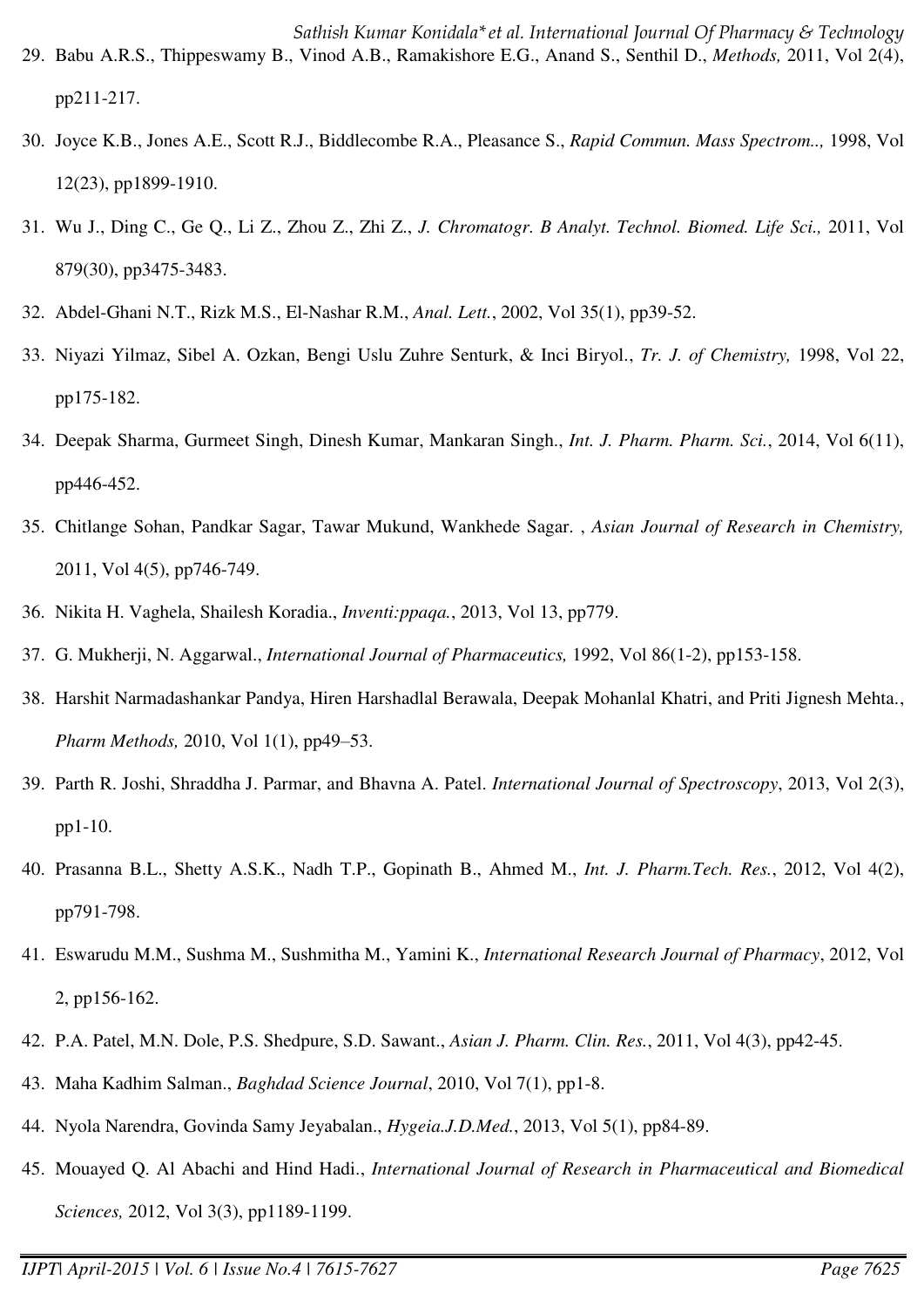- 47. Basavaiah K, Somashekar B.C, Ramakrishna V., *Acta. Pharm.*, 2007, Vol 57(1), pp87-98.
- 48. Basavaiah K., Prameela H.C.. *Chem. Anal.,* 2003, Vol 48(2), pp327.
- 49. Basavaiah K., Somashekar B.C., Ramakrishna V., *Anal. Chem. Ind. J.*, 2006, Vol 2(5-6), pp179-186.
- 50. Geeta N., Baggi T.R., *Microchem. J.*, 1989, Vol 39(2), pp137-144.
- 51. Habib I.H.I., Hassouna M.E.M., Zaki G.A., *Farmaco,* 2005, Vol 60(3), pp249-254.
- 52. Mishra A.K., Kumar M., Mishra A., Verma A., Chattopahyay P., *Arch. Appl. Sci. Res.*, 2010, Vol 2 (3), pp207- 211.
- 53. Parimoo P., Umapathi P., Ilango K., *Int. J. Pharm.*, 1993, Vol 100(1-3), pp227-231.
- 54. Rathore Y.K.S., Murugesan N., Mathur S.C., Kumar Y., Sethi P.D., *Ind. J. Pharm. Sci.,* 1993, Vol 55(5), pp206- 208.
- 55. Thulasama P., Kishore Kuma R. R., Venkateswarulu P., *Anal. Chem. Ind. J.*, 2009, Vol 8(4), pp222-231.
- 56. H. N. Dave, R. C. Mashru, A. K. Patel., *J. Pharm. Sci. & Res.*, 2010, Vol 2(2), pp143-148.
- 57. Dave Hiral N., Mashru Rajeshree C., Patel Alpesh K., *Int.J.Ph.Sci.*, 2010, Vol 2(1), pp390-394.
- 58. Pangal Anees, *Research Journal of Pharmaceutical Sciences,* 2013, Vol 2(1), pp11-14.
- 59. Sadler N.P., and Jacobs H., *Talanta,* 1995, Vol 42 pp1385–1388.
- 60. Satinsky D., Karlicek R., and Svaboda A., *Anal. Chim. Acta*, 2002, Vol 455, pp103– 109.
- 61. Reddy M.N., Sankar D.G., Rao G.D., and Sreedhar K., *East. Pharm.,* 1991, Vol 34, pp127–128.
- 62. Basu M., and Pathak B., *Indian Drugs*, 1990, Vol 28, pp109–110.
- 63. Geetha N., and Baggi T.R., *Microchem. J.*, 1989, Vol 39, pp137–144.
- 64. Naidu N.V., Naidu D.V., Rajeshwari C.V., and Naidu P.R., *Acta Chim. Hung.*, 1989, Vol 26, pp821–824.
- 65. Vishwanth K.K., Rao A.S., and Shivaramakrishnan M.V., *Indian Drugs*, 1989, Vol 26, pp516–518.
- 66. Patel R.B., Patel A.S., and Pallavi U., *Indian Drugs,* 1987, Vol 24, pp298–302.
- 67. Sanghavi N.M., and Vyas J.T., *Indian Drugs,* 1997, Vol 34,pp463–466.
- 68. Bakry R.S., El-Walily A.F., and Belal S.F., *Anal. Lett.*, 1995, Vol 28, pp2503–2519.
- 69. Mohammed G.G., Khalil S.M., Zayed M.A., and Abd El-Hamid El-Shall M., *J. Pharm. Biomed. Anal.*, 2002, Vol 28, pp1127–1137.